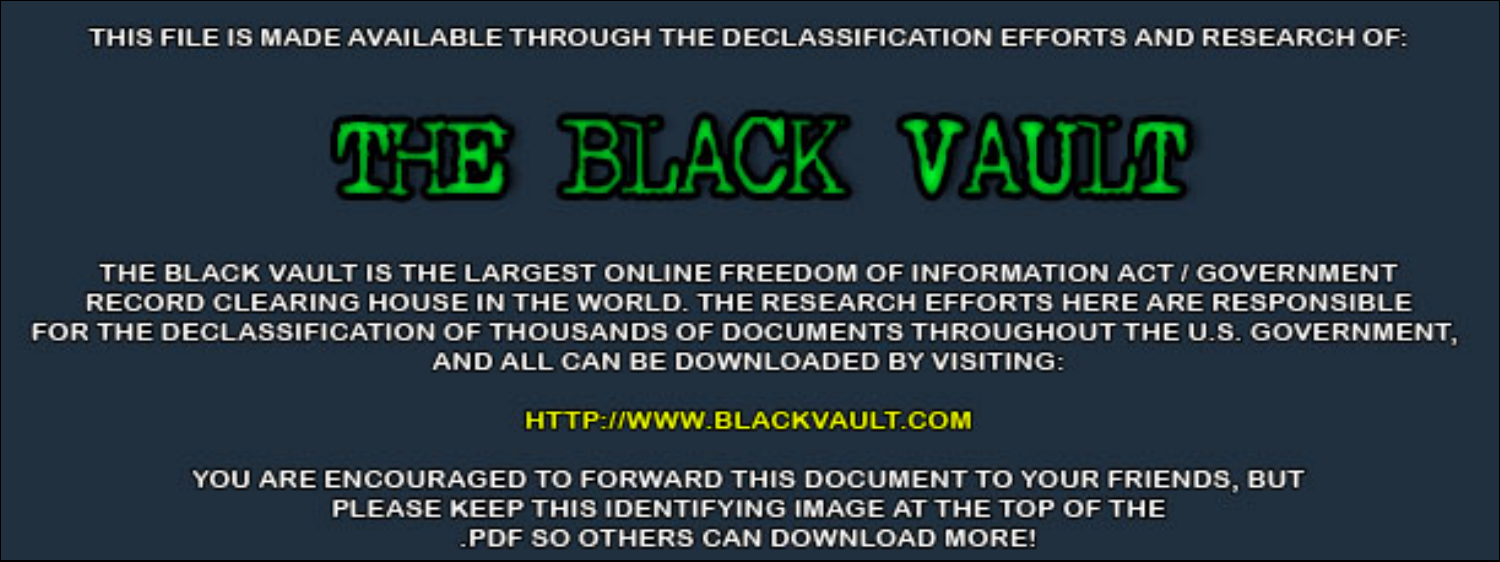# UNCLASSIFIED//FOR

### (U) CRYPTOLOGIC ALMANAC

#### (U) Vint Hill Farms Station: 1942-1945 (USM-l)

(D) About forty-five years ago, when I was a dewy-cheeked newbie, a bus took a group of us to Vint Hill Farms Station for our first look at a real live intercept station. What memories do I have of that trip? Well...it was a nice ride, and the food was good.

(D) The farm was first referred to as "Vint Hill" in 1803. Changing hands several times in the ensuing decades, it was purchased by the Department of the Army in 1942 for \$127,500. The Army intended it to be a quiet and secure place near Arlington Hall Station, the headquarters of the Signal Intelligence Service (SIS), which was later redesignated as the Signal Security Agency (SSA).

(U) When the first soldiers of the 2nd Signal Service Battalion arrived at the farm in June, 1942, they established the Army's first large field station in the bam, known simply as "Monitoring Station No. 1." Throughout World War II, Vint Hill was one of the country's most important intelligence gathering assets as well as a signal school, signal training center, and refitting station for selected signal units returning from combat prior to further overseas deployment. There was a major expansion in military construction, particularly quarters, during and following the Korean conflict.

(U) Prior to the activation of the station, all work had been done by small mobile detachments attached to various areas throughout the country. The advantage of creating this station was that several of these units could be consolidated into one large organization. The first unit was from Mt. Hunt, VA, which set up shop on the first floor of the main house, with tents outside as temporary living quarters. The Ft. Hancock, NJ, group arrived on 8 July 1942, and set up on the sun porch of the same building.

(U) The activation of the first school unit occurred in July. The purpose of the school was to train both officers and enlisted men for specialized work at the station. On 5 October, 43 officers and 239 enlisted men were transferred to Vint Hill from Ft. Monmouth, NJ, and were attached to Company "A." The primary mission of this company was to provide quarters, rations, and administrative support to the personnel of the post. The company set up business in several old prefab buildings that had been moved in from a Civilian Conservation Corps (CCC) camp. At the time of transfer, ground had not been broken for the construction of the school building, and there was not enough barracks space to house the men. Classroom space was also inadequate so students studied in shifts.

(D) Also in October, one WAAC officer and sixteen enlisted women were transferred from Arlington Hall to form the first WAAC section at Vint Hill. Since no quarters were available, they were initially billeted in the nurses' quarters at the station hospital and were attached to Company "A." The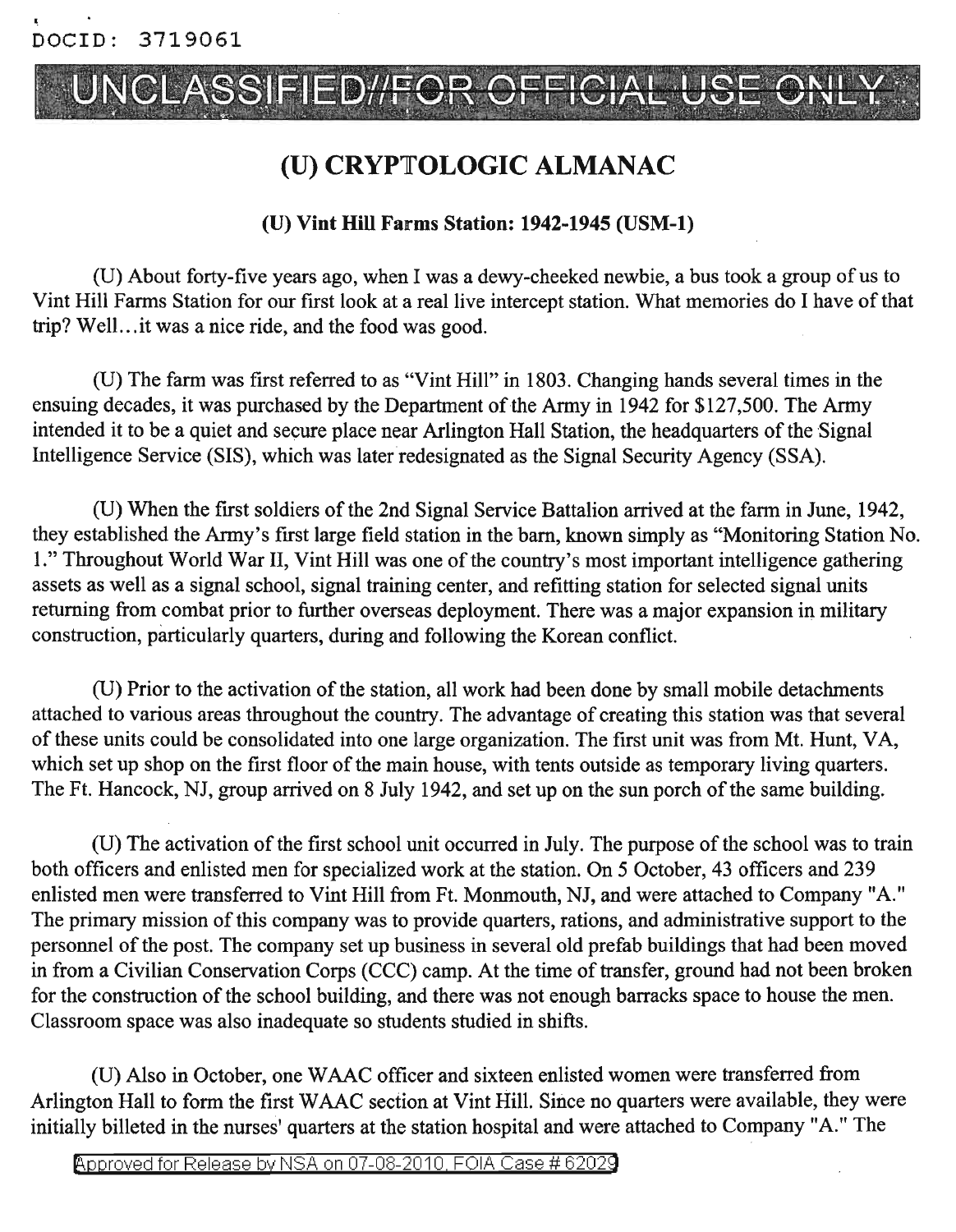#### DOCIO: 3719061

women's barracks were completed on 28 October for these women and another 145 who arrived from Camp Crowder, MO.

(U) The eventual increase in personnel resulted in the activation of student companies  $B, C, D, E$ , and a headquarters detachment. On 6 December 1942, Company "C" was activated with 512 enlisted men, most of whom were transferred from reception centers in Ohio, Kentucky, and Indiana. A week later, 150 limited service draftees were added to the company. With the few facilities that were available, the commanding officer initiated a basic training program. The men were divided into groups of about 50 men, each with an officer in charge. Up to May 1943, the training emphasized marches, physical training, and close and extended order drills. There were several 25-mile marches with full field packs and several night bivouacs at Thoroughfare Gap.

(V) During the first four months of 1943, students attended classes thirteen days every two weeks. The student body was divided into two shifts. Sunday classes were scheduled from 0800 to 1645, and each shift attended on alternate Sundays. The training of officers in cryptanalysis took place at Ft. Monmouth, NJ, until October 1942, when it was transferred to Vint Hill Farms. The officers were trained as Message Center Officer, Cryptanalysis; Cryptanalytic Officer, General; Cryptanalytic Officer, Translator; Cryptanalytic Officer, Traffic Analysis; and, after January 1944, Cryptographic Equipment Maintenance and Repair Officer. All officers selected had to be college graduates and, since almost all positions to which these officers would be assigned were in overseas units or installations, composed of or operated by white troops, all had to be "of the white race." In July 1944, a special group of twentyfour enlisted women were enrolled to be trained as Cryptanalysis Technicians for eventual overseas assignment. Of the twenty-four, twenty completed the course and were graduated in September.

(V) From 1943 on special courses were taught in addition to the normal curriculum. In 1943 the school trained 2,299 enlisted personnel in sixty-four specialties, and 230 officers in nine specialties. All training was based on definite theater demands, and all graduates were transferred upon completion of their training, about fifty per cent of them to ports of embarkation. In 1943 and 1944 a lot of this special training had to be performed to supply men for special units which were to go to Colonel Bicher, the director of DIS, ETOUSA (Defense Intelligence Service, European Theater of Operations, USA). Among the specialized courses taught was the Advanced Systems course which was established in October-November 1943. This was a two-week, 96-hour course for officers which included military geography, paraphrasing, operation of the SIGABA cryptodevice, operation of the M-209 cryptodevice, strip systems, double transposition systems, and codes. The SIGABA training was of particular importance, inasmuch as the SIGABA was the primary cryptodevice used by the V.S. arrhed forces. Since the school had only four SIGABAs, it was necessary to operate the course on an 18-hour schedule so the officers could have a sufficient amount of time on the operation of the machine.

(U) The 2nd Signal Service Battalion was transferred from the control of the Signal Corps and Army Ground Forces to the Army Security Agency (ASA) in November 1945. In January 1946 the School was reorganized and designated "Vint Hill Farms School." In October this was changed to "Army Security Agency School." The school remained at Vint Hill until March 1949, when it was transferred to Carlisle Barracks, PA.